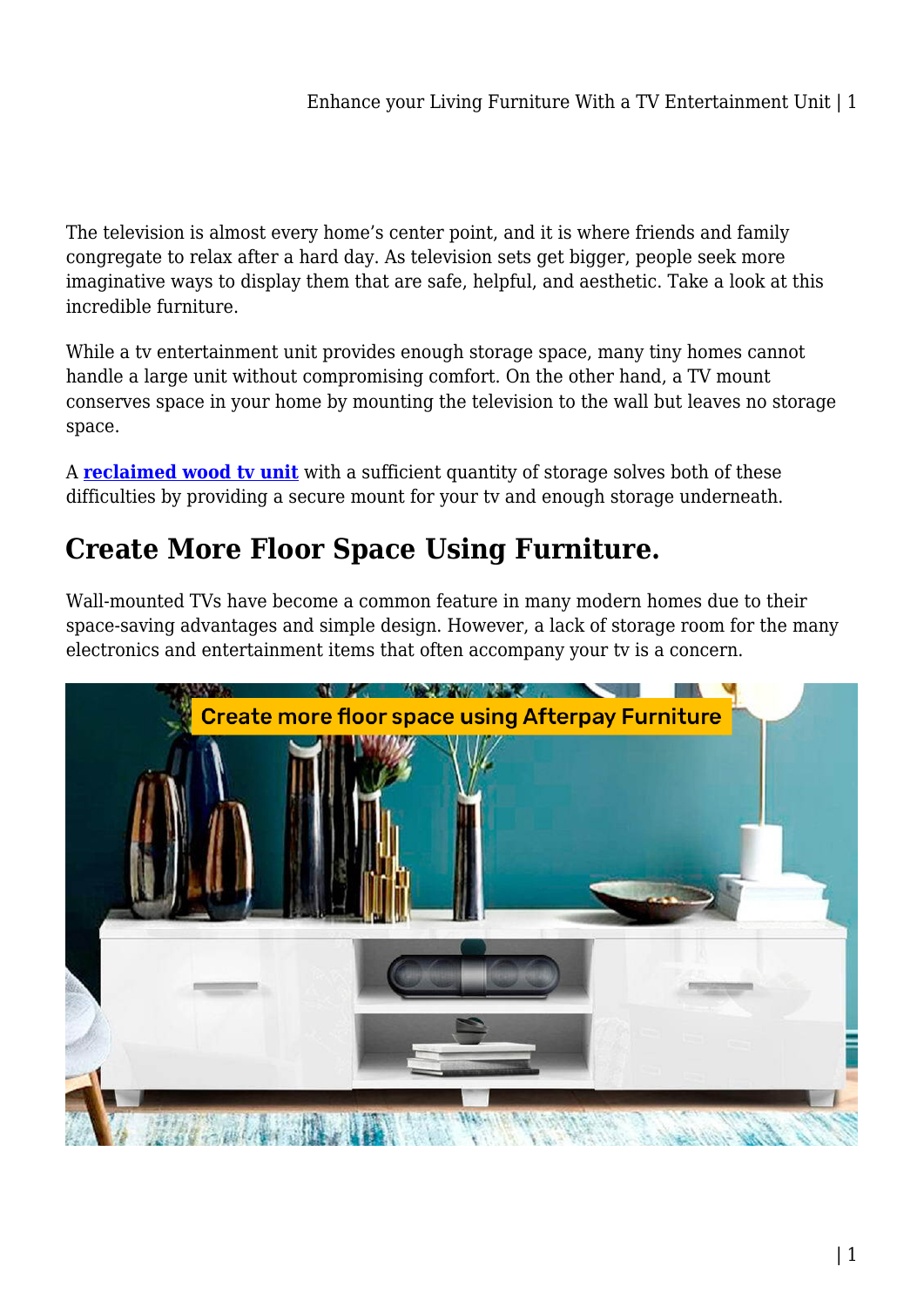A TV entertainment unit with a capacity allows you to securely elevate your TV while also giving an additional surface for storing rubbish in the living room and freeing up more floor space. This keeps your living area tidy and inviting.

TV units with built-in mounts include a cantilever movement that acts as a counterbalance to the tv's weight, enabling you to buy a small stand with a small footprint to save space in your room while ensuring the device does not fall.

## **Aerial View From a More Convenient Vantage Point**

Not only can your viewing position influence how much you enjoy the show, but it may also result in back and neck problems as a consequence of poor posture. A TV unit with an adjustable height and viewing angle enables you to customize the screen's height and viewing angle to match the layout of your living room.

Certain versions have a height-adjustable feature that allows you to modify the screen's height after installation. This might be beneficial for households with members of varying heights. For example, reduce the screen of the TV cabinet to the optimal viewing distance for a child staying overnight and expand the time available to relax with your favorite movie.

## **Enhanced Security In Tv Cabinets**

According to the consumer product safety commission, every two weeks, a kid is killed by falling furniture or televisions. Due to their tall, thin shape, flat-screen televisions are prone to tipping and may fall with hundreds of pounds of force. In addition, while attaching the TV secures it to the wall, many homeowners are unwilling to damage their walls with hardware, or there may be an inconvenient stud near your TV for a wall mount.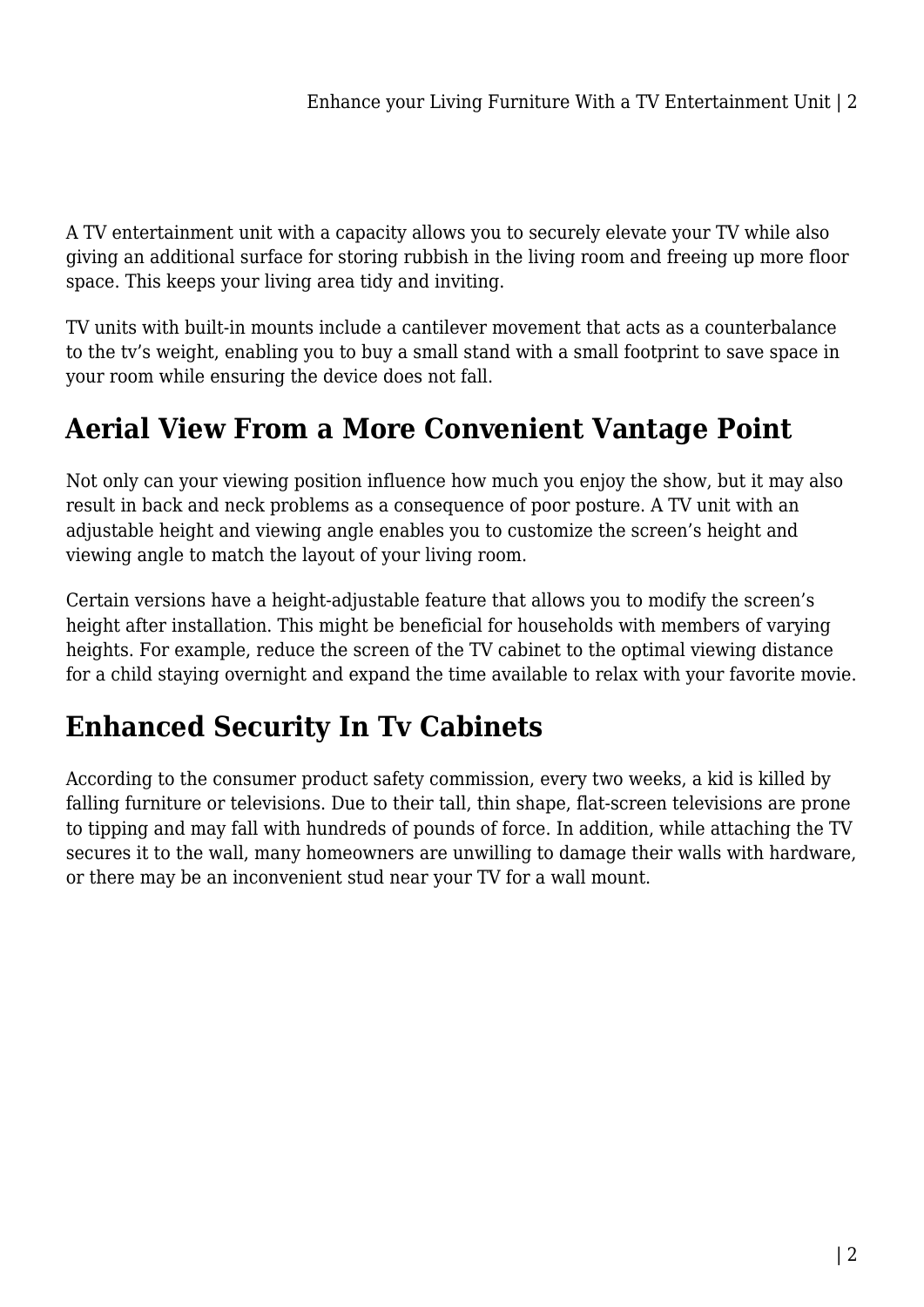

By securing the mount to the solid base of the TV entertainment unit, this issue is resolved. This acts as a balance for the tv, lowering the likelihood of tipping over, and many models have an anti-tipping functionality for additional security.

## **Stylish Tv Cabinets**

Because the tv is typically the focal point of the living room, you'll need a storage and organization solution that fits in with the rest of your furniture while making a strong aesthetic statement.

Tv entertainment units are available in several styles, shapes, and sizes to suit your needs. Due to the reflective properties of the materials, a metal frame and tempered glass shelves blend seamlessly into a contemporary design home and provide the illusion of more space.

Choose a **[glass tv unit](https://mattressoffers.com.au/tv-entertainment-unit/glass-tv-cabinet/)** with antique metallic fittings if your home is more traditional. Glassfronted cabinets provide an attractive place to store your electronics and media, and an integrated cable management channel keeps your space clutter-free.

Ascertain that the TV entertainment unit you purchase can accommodate your television's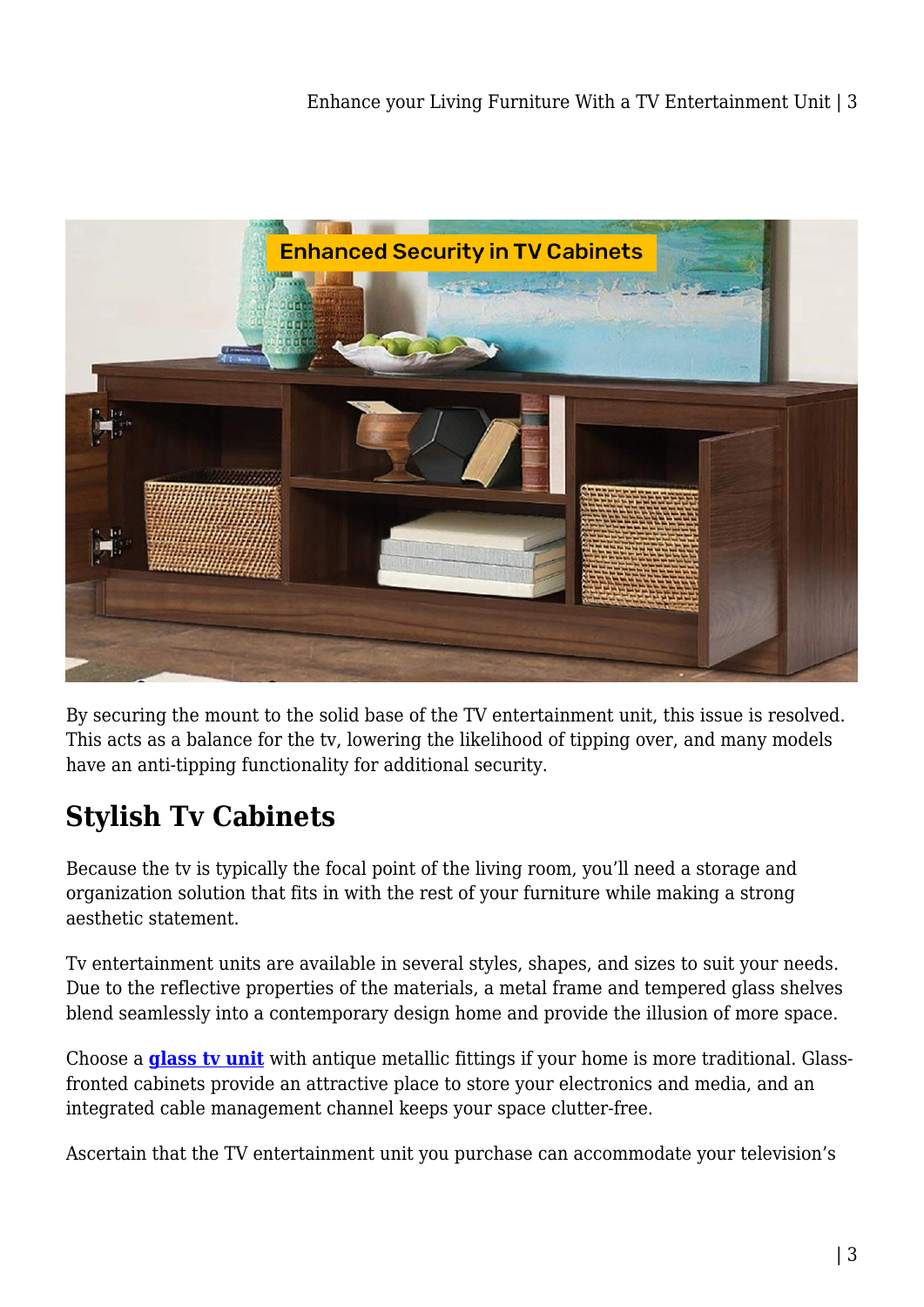width. As a general guideline, pick a 2-3″ broader stand on each side than the base of the television. If space is limited, a stand that is the same width as your tv may provide support. For instance, since tv sets are measured diagonally rather than across the base, a 65-inch tv entertainment unit may accommodate televisions from 65 to 75 inches in size.

## **Increased Organization In The Home**

A wall mount's simplified functionality is merged with the storage capacity of a TV entertainment unit in a quantity.

Most models have cubbies, drawers, or cabinets for storing multimedia items and digital gadgets, while the top surface is great for showcasing mementos and photographs.

Consider a TV entertainment unit with an adjustable shelf to accommodate items of any size, open compartments with cable and wire cutouts, and doors or drawers to protect your electronics, remote controls, and DVD collection from dust.

You may get models with slots for CDs, DVDs, and video games, as well as baskets and boxes, to complement cubbies for small items for even more home organization.

# **Affordability**

A portable TV entertainment unit is a versatile piece of furniture that enables you to adjust your viewing angle and easily transport your television screen between rooms, whether for school, the boardroom, or the bedroom.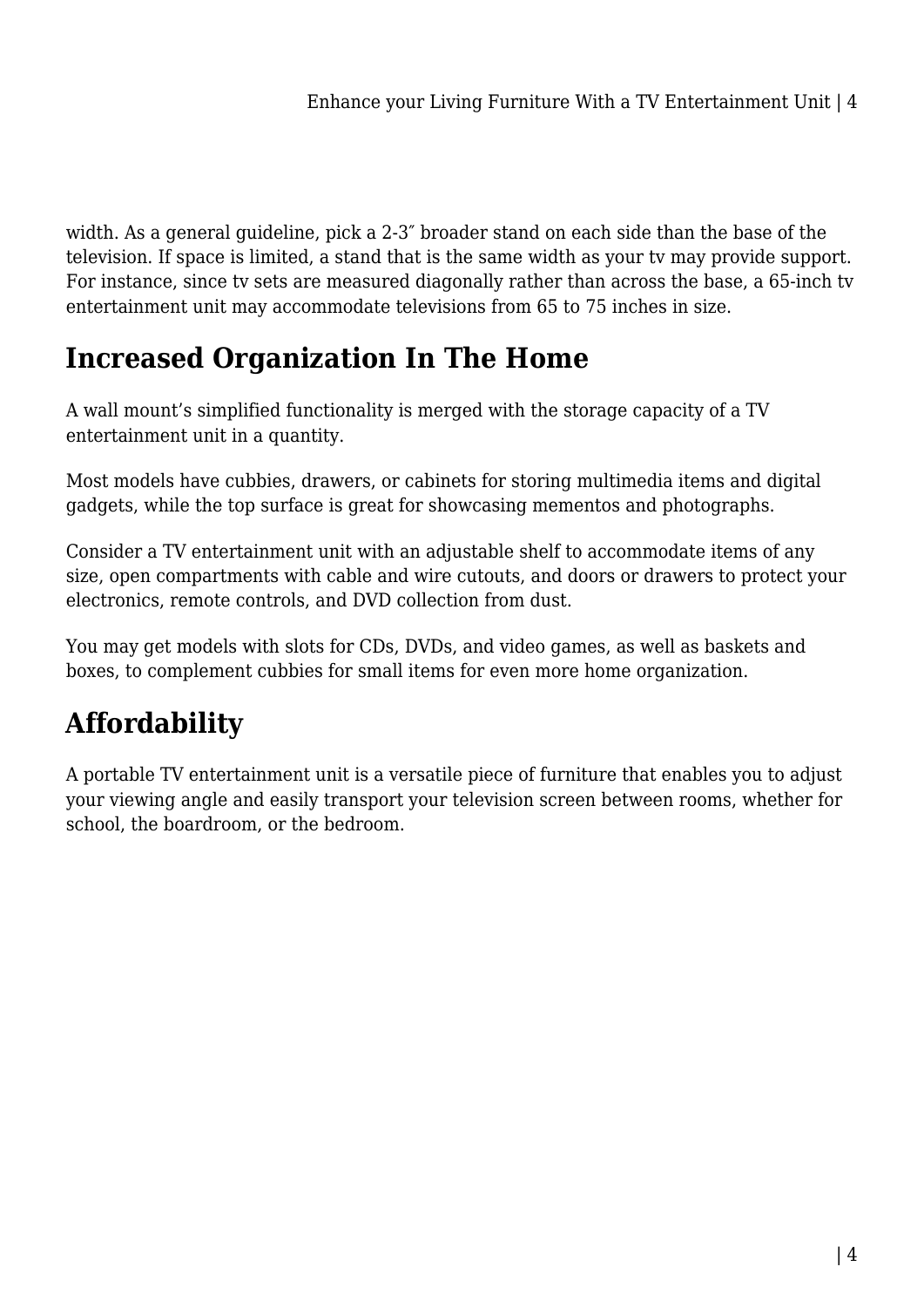

If mobility is a concern, look for a TV unit with Furniture that features movable wheels that can be used on any flooring. Secure the gadget to prevent it from rolling away while you are observing.

Take your TV outdoors with portable TV cabinets to watch the game with family and friends. Plan a family movie night in the backyard and arrange lawn chairs around your television entertainment unit for a fun summer evening activity. Mattress Offers makes it easy to afford TV cabinets while ordering **[tv unit with afterpay](https://mattressoffers.com.au/tv-entertainment-unit/)**, Through which you can buy now and pay later.

#### **Final Thoughts on Tv Cabinets**

A TV entertainment unit with the amount not only adds style to your entertainment room but can also help you organize your house by giving different surfaces and storage compartments for multimedia products for a good Afterpay Furniture experience.

Because the TV is typically the living room's focal point, you need to maintain a coherent appearance to get a well-styled space; choose a TV entertainment unit with a mount that complements your present décor scheme.